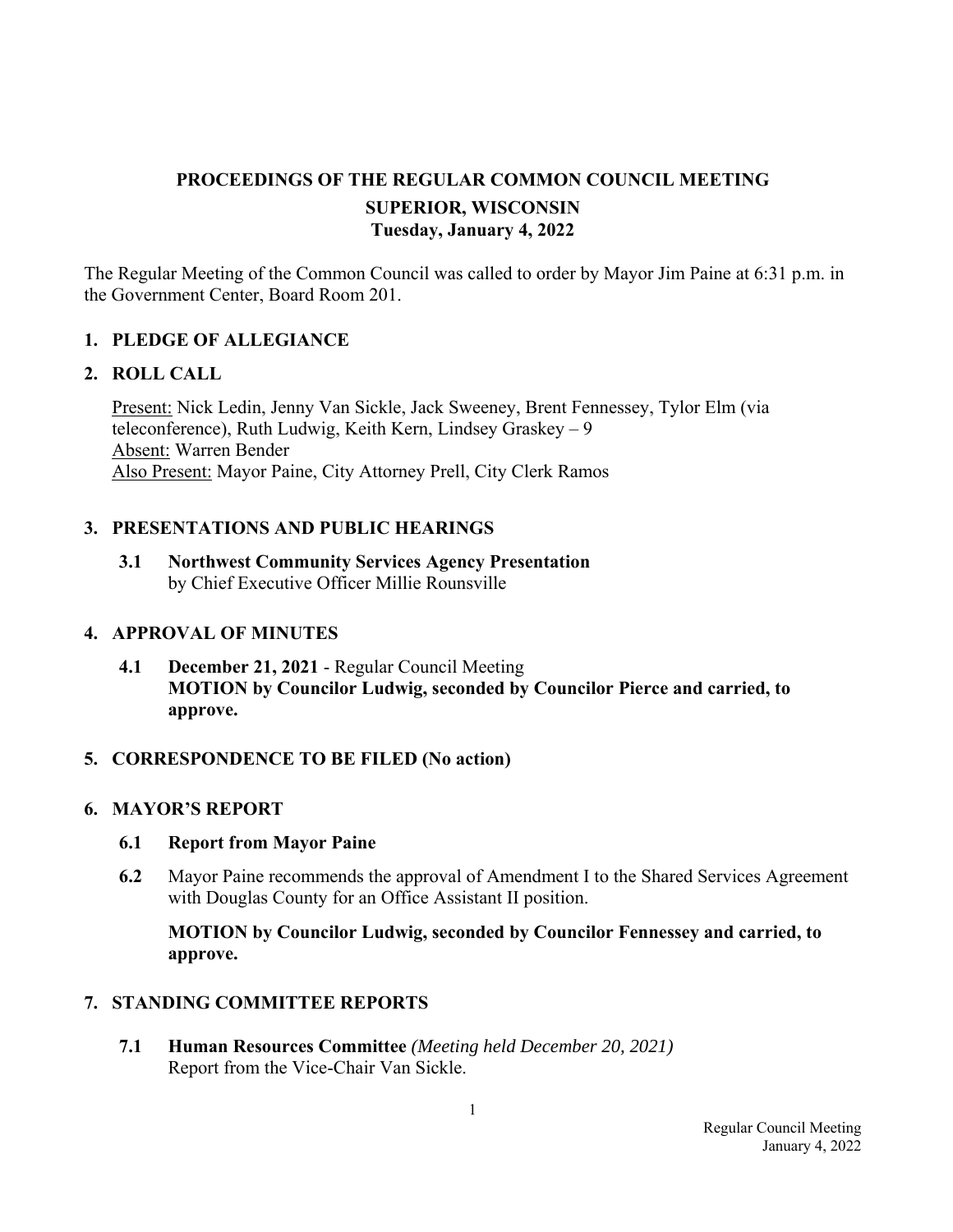#### RECOMMENDATIONS:

- 1. Approve request to increase Crossing Guard wage.
- 2. Increase one current part-time Police Records Clerk to full-time (effective Jan.1, 2022)
- 3. Create a new full-time Community Services Officer position and move current part-time Police Records Clerk into that position (effective Jan.1, 2022)

 **MOTION by Councilor Van Sickle, seconded by Councilor Sweeney and carried, to approve.** 

- **7.2 Public Works Committee** (*No meeting to report)*
- **7.3 Finance Committee** (*No meeting to report)*
- **7.4 Licenses and Fees Committee** (*No meeting to report)*
- **7.5 Public Safety Committee** *(No meeting to report)*
- **7.6 Committee of the Whole Meeting** (*No meeting to report)*

### **8. SPECIAL COMMITTEE REPORTS**

- 8.1 REPORTS WITH RECOMMENDATIONS
- 8.2 REPORTS SANS RECOMMENDATIONS
- **8.2.1 Liability Claims Committee** (*Meeting held November 16, 2021*)
- **8.2.2 Plan Commission** (*Meeting held December 15, 2021*) No report from the Chair.
- **8.2.3 Human Trafficking Task Force Commission** (*Meeting held December 17, 2021*) No report from the Chair.

### **9. OLD BUSINESS**

 **9.1** PARKS, RECREATION & FORESTRY DIRECTOR CADOTTE recommending investing in SWL&P's Community Solar Garden Project (20 blocks), for a total NTE \$65,000.00.

 **MOTION by Councilor Ledin, seconded by Councilor Elm, to approve (12-21-21 mtg).** 

 **MOTION TO POSTPONE until next Common Council meeting by Councilor Sweeney, seconded by Councilor Kern and carried.**